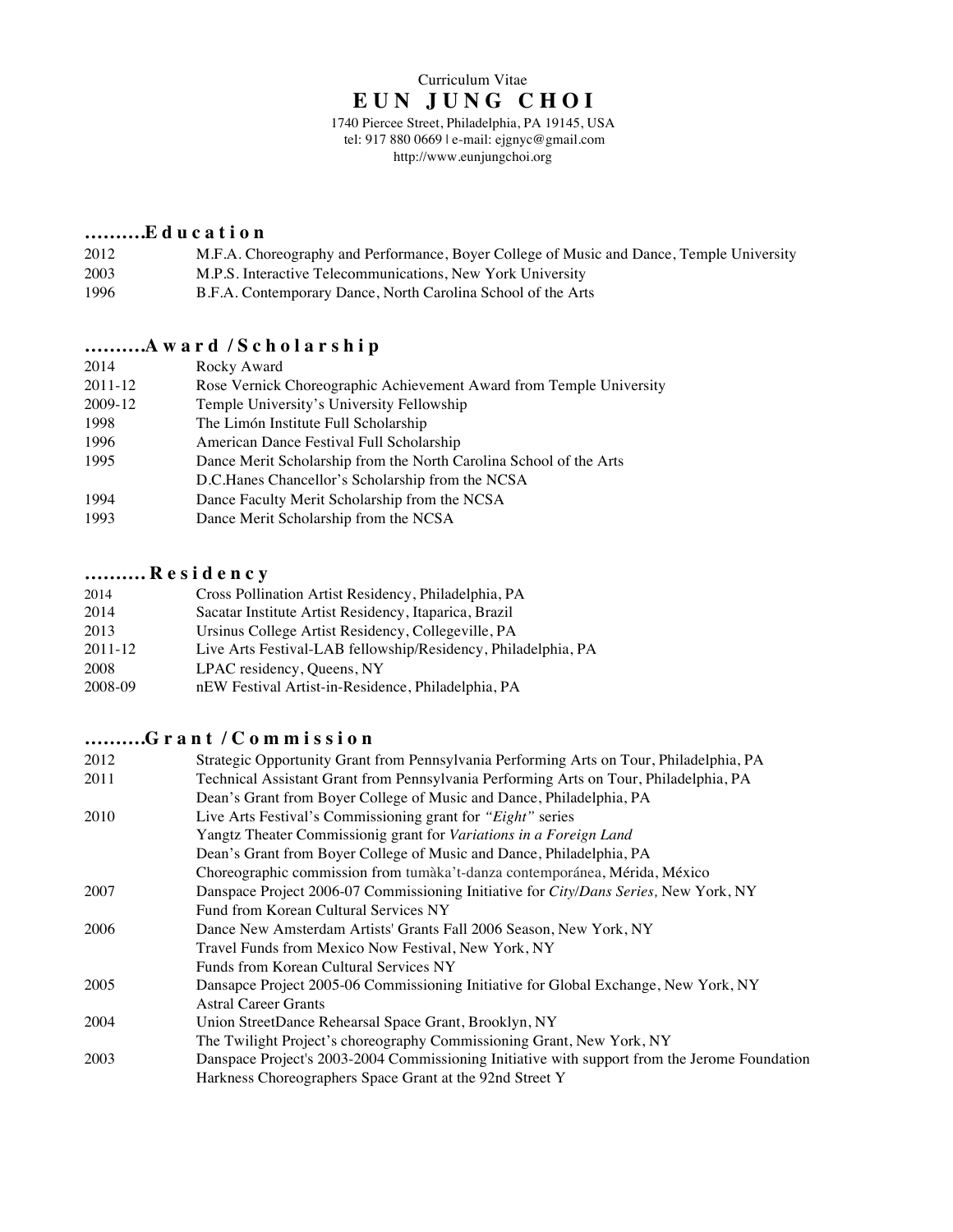tel: 917 880 0669 | e-mail: ejgnyc@gmail.com http://www.eunjungchoi.org

### **……….P r o f e s s i o n a l E x p e r i e n c e**

#### • **AS DIRECTOR / CHOREOGRAPHER / PERFORMER**

- 2008-current **Da•Da•Dance Project** Philadelphia, PA | Artistic Co-Director/Performer The company has been presented at following venues. The company repertoires include works by **Melanie Stewart, Gerald Casel**, **Elise Knudson**, **Helena Franzén**, **Luke Gutgsell, Erick Montes, Guillermo Ortega Tanus**, and **Eun Jung Choi.** 2008 La MaMa Moves Festival (New York) Community Education Center (Philadelphia) dancenOw Festival (New York) DUMBO Dance Festival 2009 (New York) LaGuardia Performing Arts Center (New York) Variations in a Foreign Land IX: Akin. Amin. Atin (New York) 60x60 Dance (New York) paraphrase/NEXUS (Philadelphia) **Encuentro Internacional Nuevos Creadores a Escena** (Guadalajara, Mexico) Casa de las Bombas (Iztapalapa, Mexico) Teatro del Fuego Nuevo (Iztapalapa, Mexico) 2009 **Joyce SoHo** - Company Season (New York) Long Island University (Brooklyn) La MaMa Moves Festival (New York) Casa de las Bombas (Iztapalapa, Mexico) Teatro del Fuego Nuevo (Iztapalapa, Mexico) **XI Muestra Internacional de Danza Contemporánea Oaxaca** (Oaxaca, Mexico) **Los Talleres de Coyoacán´s Soliloquios y Diálogos Bailados** - Compnay Season (Mexico City, Mexico)
	- Moving Men series @ Dixon Place, New York, NY **9o Encuentro de Nueva Danza y Nueva Música** (Mexico City)
	- Teatro Universitario de la Universidad Autónoma de Tlaxcala (Tlaxcala, Mexico)
		- **X Festival Internacional de Danza Contemporánea Avant Garde** (Mérida, Mexico)
- 2010 **Seoul International Dance Festival** (Seoul, Korea) Mix Festival (New York) Variations in a Foreign Land (Queens) Hollins University (Virginia) **Live Arts Festival:** *eight* (Philadelphia) The Rocky Award ceremony hosted by DanceUSA (Philadelphia)
- 2011 Atypical @ Painted Bride (Philadelphia) Wave Rising Series (Brooklyn) Philadelphia Dance Showcase (Philadelphia) Dance in Focus, Film Screening of *"Bailamos?* (Brunswick, Maine) Sans Souci Festival of Dance Cinema @ AtticRepFilm Screening of *"Bailamos*? (San Antonio)
- 2012 **Segunda Temporada de Danza Contemporánea** Company Season (Mexico City, Mexico) National Performance Network (NPN) Showcase (Philadelphia) Dance USA Philadelphia Showcase (Philadelphia)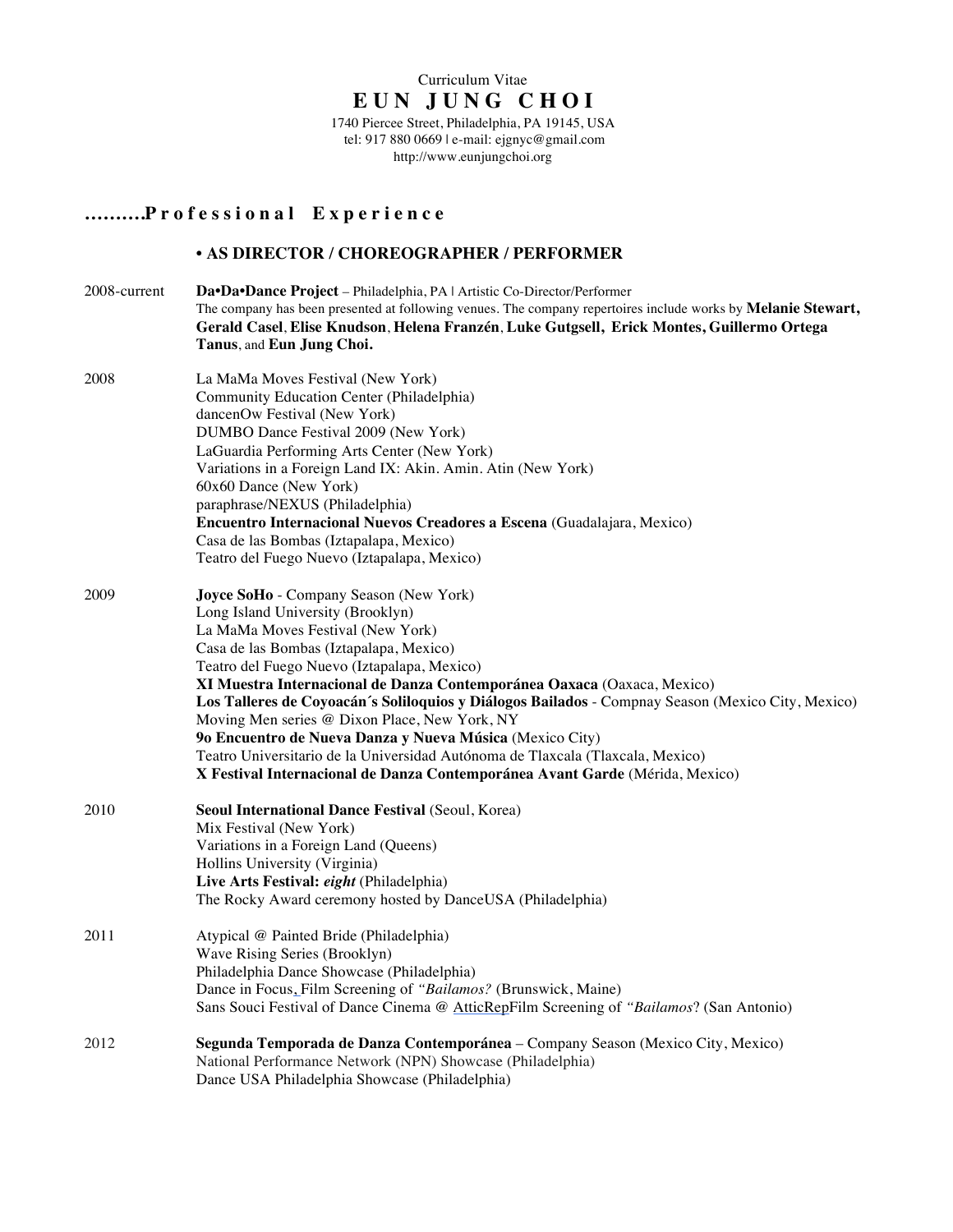1740 Piercee Street, Philadelphia, PA 19145, USA tel: 917 880 0669 | e-mail: ejgnyc@gmail.com http://www.eunjungchoi.org

| 2013 | Dance USA Philadelphia Showcase (Philadelphia)<br>The Image Conference - Dancing with Projected Images: An Analysis of "Sticky" by DaDa Dance Project |
|------|-------------------------------------------------------------------------------------------------------------------------------------------------------|
| 2014 | A Story of Three Cities – Company Season (Glassboro, NJ)                                                                                              |

Sacatar Residency Artist Open Studio

### • **AS CHOREOGRAPHER / IMPROVISER / COLLABORATOR**

| 2014 | <b>Blind Dates</b> hosted by Fantasy Grandma Christ Church Neighborhood House, Philadelphia, PA<br>Improvisation    |
|------|---------------------------------------------------------------------------------------------------------------------|
|      | <b>TAPAS</b> @Drexel University, Philadelphia, PA                                                                   |
|      | Collaboration - Rosario Toledo (Flamenco)                                                                           |
|      | Agile, Mobile, Tactile @ American University, Washington D.C.<br>Choreography – Luminous $Flux$                     |
| 2013 | Dance in Gerald Freedman Theatre, UNCSA, Winston-Salem, NC<br>Choreography - Lost and Fond                          |
|      | Spring Trilogy, Christ Church Neighborhood House, Philadelphia, PA<br>Improvisation with Drums Like Machine Guns    |
|      | Dance in DeMill, UNCSA, Winston-Salem, NC<br>Choreography - Untitled                                                |
|      | Waking Dreams, Ursinus College, Collegeville, PA<br>Choreography - Mute                                             |
| 2012 | Point Of Departure at Christ Church Neighborhood House, Philadelphia, PA<br>Choreography - Study #2: Holy Cabinet   |
|      | Scratch Night at Live Arts Brewery, Philadelphia, PA                                                                |
|      | Choreography - Study #2: Holy Cabinet                                                                               |
|      | MFA Thesis Concert at Conwell Theater Philadelphia, PA<br>Choreography – Study #2: Holy Cabinet                     |
| 2011 | Second Thursday @ Live Arts Brewery, Philadelphia, PA                                                               |
|      | Choreography – Study #2: Holy Cabinet<br>Philadelphia Dance Showcase @ Performance Garage, Philadelphia, PA         |
|      | Choreography - AURORAS                                                                                              |
|      | <b>FALLS BRIDGE:</b> new movement, improvisation and performance festival, Philadelphia<br>Improvisation - Untitled |
| 2010 | Mixed Grill at the PARD, Philadelphia<br>Improvisation - TBD                                                        |
|      | Teatro Armando Manzancro, Merida, Mexico                                                                            |
|      | Choreography - Entre Manos, performed by tumaka't danza contemporánea                                               |
|      | Mareanza Festival Internacional de Danza Contempránea, Cacun, Mexico                                                |
|      | Choreography - Entre Manos, performed by tumaka't danza contemporánea                                               |
|      | Yucatán Escénica, Mérida, Mexico                                                                                    |
|      | Choreography - Entre Manos, performed by tumaka't danza contemporánea                                               |
|      | TRES+tres at Teatro Peón Contreras, Mérida, Mexico                                                                  |
|      | Choreography - Entre Manos, performed by tumaka't danza contemporánea                                               |
|      | A Poc A Poc COLISION AMERICA, Mexico City, Mexico                                                                   |
|      | Choreography - AURORAS                                                                                              |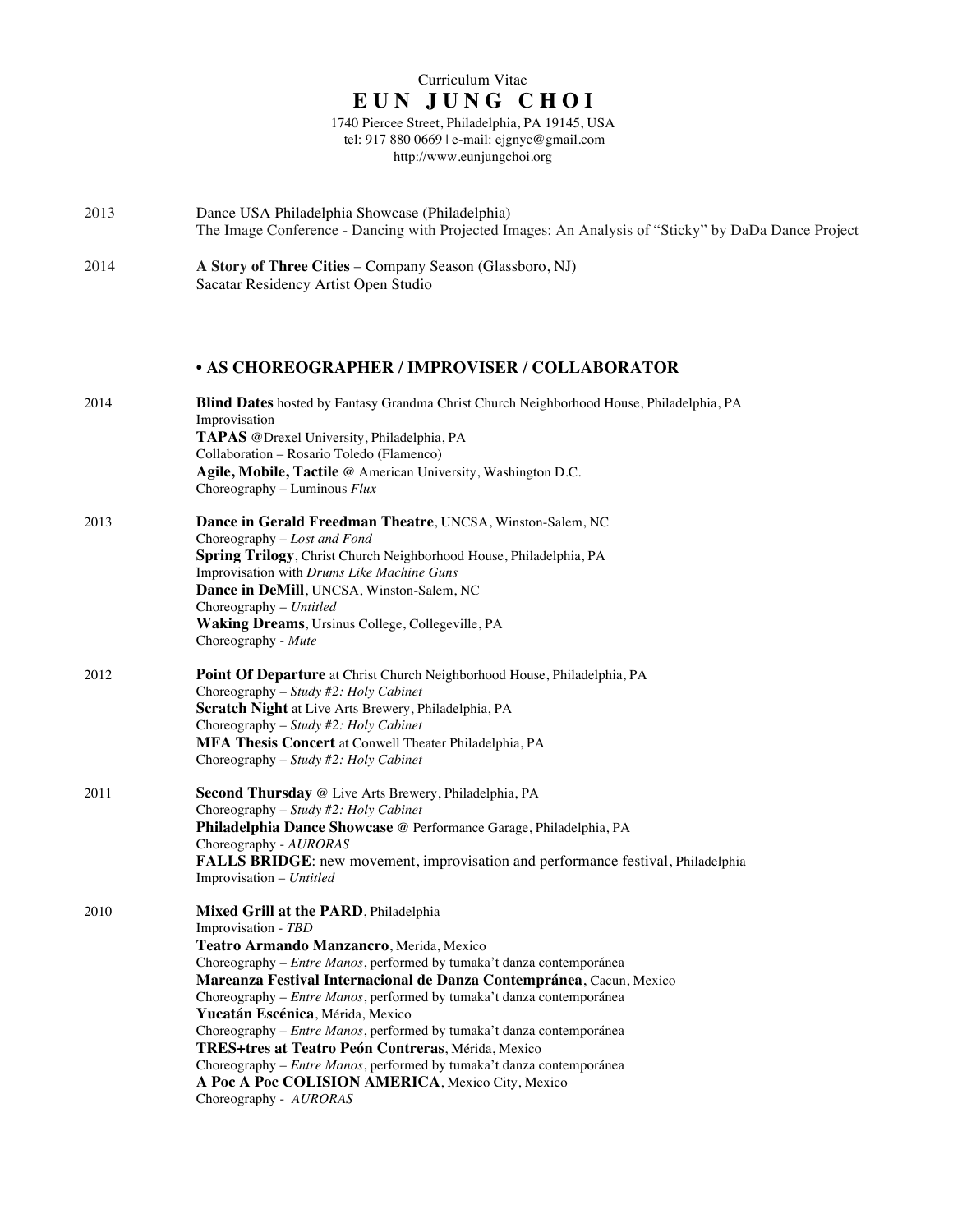1740 Piercee Street, Philadelphia, PA 19145, USA tel: 917 880 0669 | e-mail: ejgnyc@gmail.com http://www.eunjungchoi.org

|      | 1er Temporada de "EXPERIMENTOS", Mexico City, Mexico<br>Structured Improvisation – $Q$ and A<br><b>OVER-NITE Sensation at the Plays and Players Theatre, Philadelphia, PA</b><br>Improvisation with Alban Bailly<br>Tyler School of Arts, Philadelphia, PA<br>Collaboration with video artist, Barbara Bickart Project - When: Philadelphia                                                                                                                                                                                                                                                                                                                         |
|------|---------------------------------------------------------------------------------------------------------------------------------------------------------------------------------------------------------------------------------------------------------------------------------------------------------------------------------------------------------------------------------------------------------------------------------------------------------------------------------------------------------------------------------------------------------------------------------------------------------------------------------------------------------------------|
| 2009 | Dance Conversation at the Flea, New York, NY<br>Choreography, Performance - Prey and Predator<br>nEW Festival at the Drake Theater, Philadelphia, PA<br>Choreography, Performance - BluePrint                                                                                                                                                                                                                                                                                                                                                                                                                                                                       |
| 2008 | Movement Research at the Judson Church, New York, NYC<br>Choreography, Performance - Ploy<br>Meet the Artists/See the Work, Philadelphia, PA<br>Choreography, Performance - BluePrint<br>Crossing the BLVD/Crossing the Cultural Divide - An EarSay Performance of music, dance, monologues<br>directed and hosted by Judith Sloan<br>Choreography, Performance - Names<br>Progressive Arts Network Performance @ Bushwick Starr, Brooklyn, NY<br>Choreography, Performance - Bones<br>Fertile Ground, Queens<br>Choreography, Performance - BluePrint<br>nEW Festival at the Drake Theater, Philadelphia, NY<br>Choreography, Performance - BluePrint              |
| 2007 | Danspace Project Present City/Dans Series, New York, NY<br>Choreography, Performance - Corridors (Premiere), Automated Teller (Premiere)<br>Tribute to Susan McCollagh at Stevens Center, Winston-Salem, NC<br>Choreography, Performance - Locus<br>Danceworks, Milwaukee, WI<br>Choreography, Performance - Corridors, Primavera en Siberia<br>North Carolina School of the Arts at Stevens Center, Winston-Salem, NC<br>Choreography $- In-Flux$ (Premiere)<br>Bowerbird at CEC, Philadelphia, PA<br>Improvisation with Guillermo Ortega and Alban Bailly<br>The Jalopy Theater, Brooklyn, NY<br>Choreography, Performance - Bones                                |
| 2006 | Mexico Now Festival at DNA, New York, NY<br>Choreography, Performance - Tras Lados<br>Tras Lados at Foro Experimental, Mexico City, Mexico<br>Choreography, Performance, Improvisation - Tras Lados, La Improv (Premiere)<br>Open Center, Queens, NY<br>Choreography, Performance, Improvisation - Tras Lados, Open Improvisation<br>Festival 42, Philadelphia, PA<br>Choreography, Performance - Primavera en Siberia<br>Danspace Project Present Global Exchange, New York, NY<br>Choreography, Performance - Tras Lados (Premiere)<br>El Sexto Encuentro de Nueva Danza y Nueva Música, Mexico City<br>Choreography, Performance - Siberia En Siberia (Premiere) |
| 2005 | El Día de La Danza @ Centro Cultural de Las Artes, Mexico City, Mexico                                                                                                                                                                                                                                                                                                                                                                                                                                                                                                                                                                                              |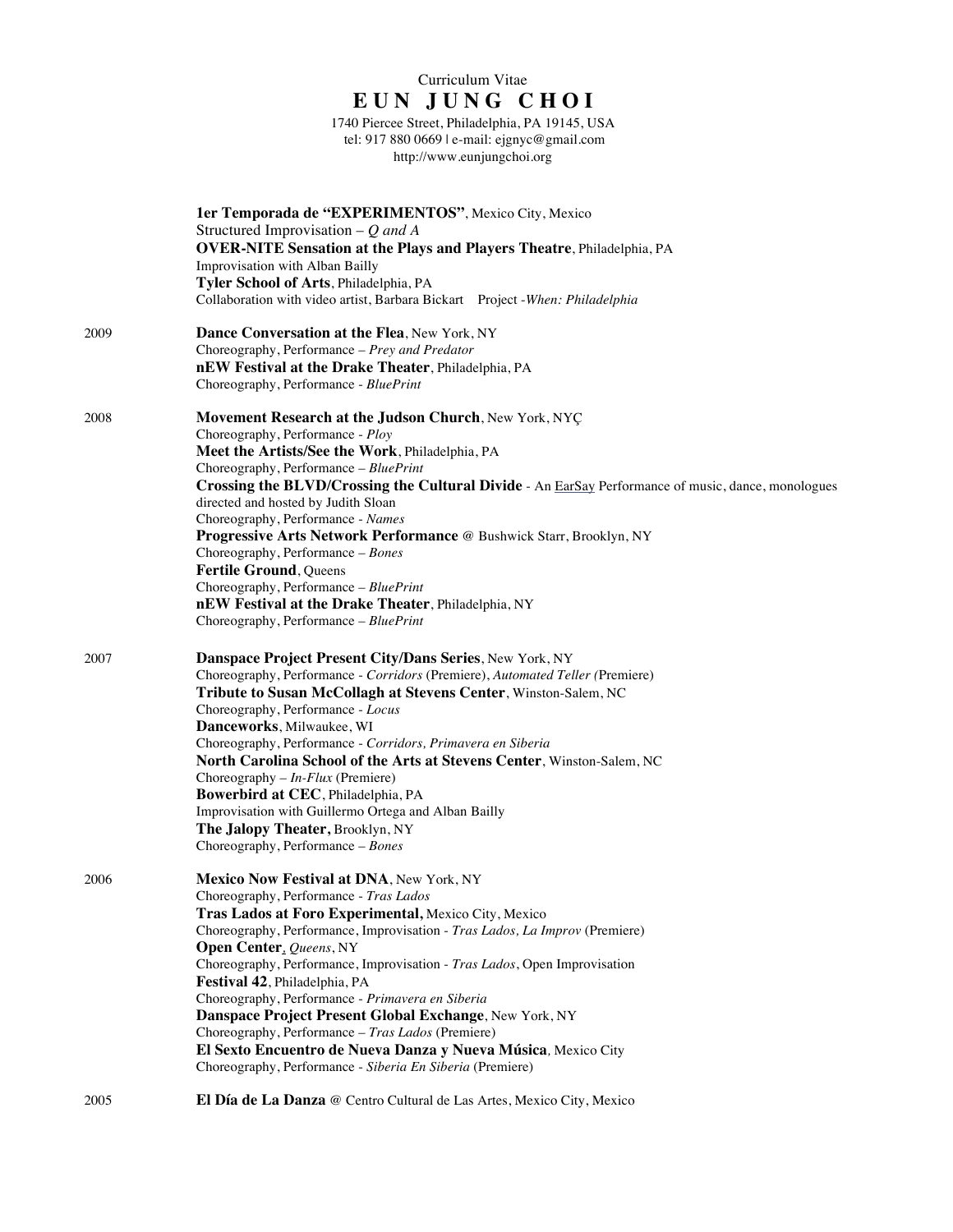1740 Piercee Street, Philadelphia, PA 19145, USA tel: 917 880 0669 | e-mail: ejgnyc@gmail.com http://www.eunjungchoi.org

|      | Choreography, Improvisation, Performance - Las Obras Sueltas al Sin Sentido                                               |
|------|---------------------------------------------------------------------------------------------------------------------------|
| 2004 | Danceworks SummerFest, Milwaukee, WI                                                                                      |
|      | Choreography, Performance - Left Unexplained (Premiere)                                                                   |
|      | Cool New York 2004 Dance Festival, Dumbo Brooklyn, NY                                                                     |
|      | Choreography, Performance, Costumes - Unwanted (Premiere)                                                                 |
| 2003 | Danspace Project Presents City/Dans, New York, NY                                                                         |
|      | Choreography, Performance, Video - Muted Narrative, Through and Through                                                   |
|      | Daegu International University Dance Festival, Daegu, Korea                                                               |
|      | Choreography, Performance, Electronic Costumes - Muted Narrative (Premiere)                                               |
|      | <b>Asian American Arts Alliance</b> , Brooklyn, NY                                                                        |
|      | Choreography, Performance, Costumes - Through and Through                                                                 |
|      | What's Moving Us, New York, NY                                                                                            |
|      | Choreography, Performance, Costumes - Through and Through                                                                 |
|      | <b>Fridays at Noon, New York, NY</b>                                                                                      |
|      | Choreography, Performance, Costumes-Through and Through (Premiere)                                                        |
|      | Dancers Response to AIDS (DRA), New York, NY                                                                              |
|      | Choreography, Performance, Installation - Nothing of the Other, Nothing of Ourselves                                      |
| 2002 | Dumbo Dance festival, Brooklyn, NY                                                                                        |
|      | Choreography, Performance, Installation -Nothing of the Other, Nothing of Ourselves                                       |
|      | Williamsburgh Arts neXus, Brooklyn, NY                                                                                    |
|      | Self-produced concert with Catey Ott. Choreography, Performance, Visuals - Luminate                                       |
|      | DanceNow, New York, NY                                                                                                    |
|      | Choreography, Performance, Costumes -Our World                                                                            |
|      | What's Moving Us, New York, NY                                                                                            |
|      | Choreography, Performance - Luminate Part 1: Recollection                                                                 |
|      | <b>Interactive Live Performance, New York, NY</b>                                                                         |
|      | Choreography, Performance, Installation, Video -Doble Imagen<br>Montclair University Choreographers' Showcase, New Jersey |
|      | Choreography, Performance, Installation -Nothing of the Other, Nothing of Ourselves                                       |
|      | Danspace Project's DraftWork, New York, NY                                                                                |
|      | Presented by Dancespace Project. Choreography, Performance, Visuals - Rupture                                             |
|      |                                                                                                                           |
| 2001 | Danspace Project's FOOD FOR THOUGHT, New York, NY                                                                         |
|      | Curated by Allyson Green. Choreography, Performance, Costumes - Out Of Reach                                              |
|      | Sweat Series, Hoboken, New Jersey (2001)                                                                                  |
|      | Curated by Chris Ferris. Choreography, Performance, Costumes - Our World                                                  |
|      | Vanessa Page, Brooklyn, NY                                                                                                |
|      | Invited choreographer. Choreography, Performance, Costumes - Our World                                                    |
|      | Choreographers Showcase @ the Limón Institute, New York, NY                                                               |
|      | Choreography, Performance - Untold                                                                                        |
| 2000 | <b>The Hetch, New York, NY</b>                                                                                            |
|      | Choreography, Performance - Untold                                                                                        |
| 1999 | Soundance First Fridays, New York, NY                                                                                     |
|      | Choreography, Performance - Out Of Reach                                                                                  |
| 1997 |                                                                                                                           |
|      | Sushi Performance & Visual Arts, San Diego, CA<br>Choreography, Performance - Without Glasses.                            |
|      |                                                                                                                           |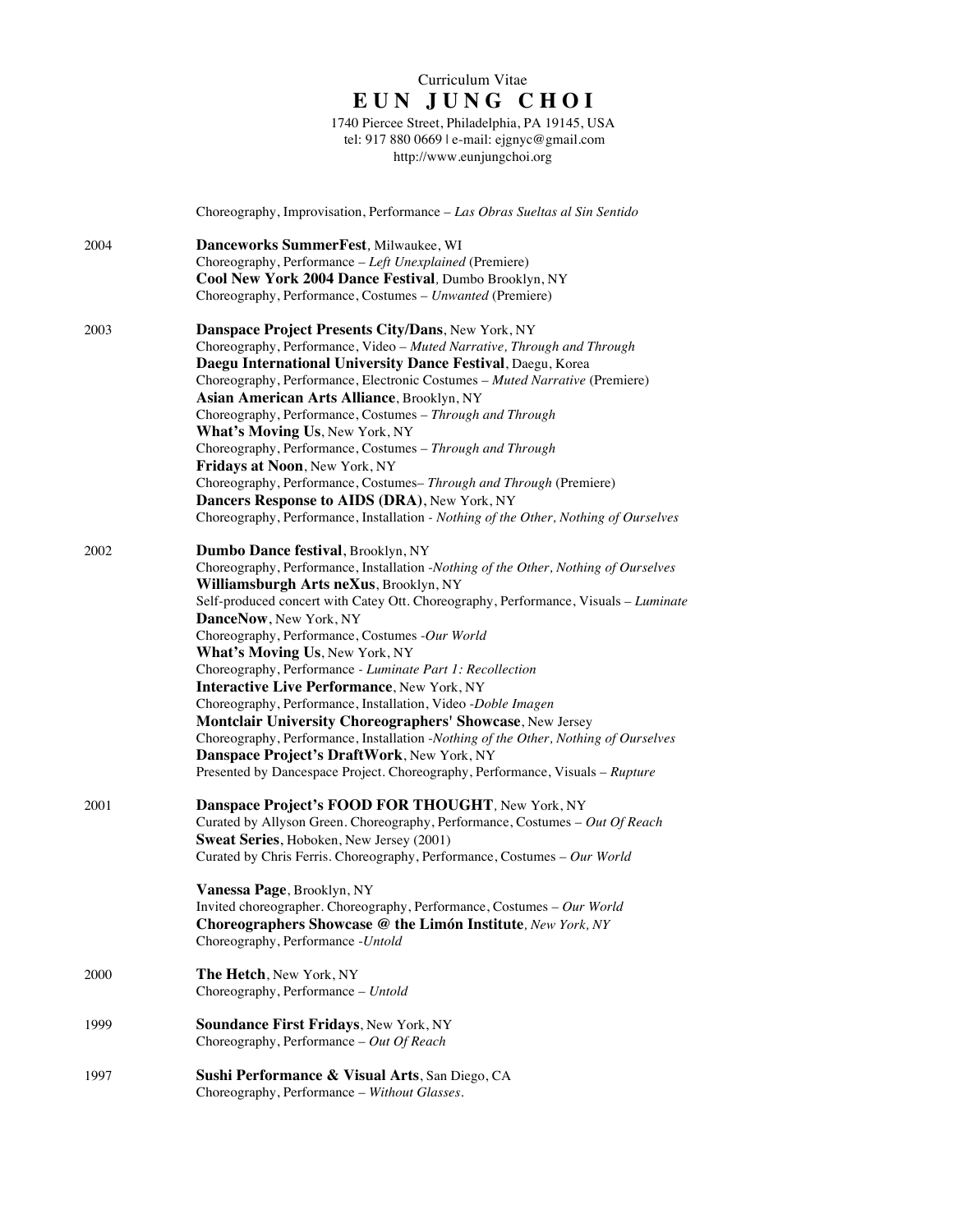tel: 917 880 0669 | e-mail: ejgnyc@gmail.com http://www.eunjungchoi.org

### • **AS DANCER/PERFORMER**

| 2012-current | Nichole Canuso Dance Company - Philadelphia, PA<br>Currently working on a project Garden which premiered in November 2013 in Philadelphia and will be performed<br>again in September 2014 at NextNow Festival, College Park, MD<br>Nichole Canuso, artistic director                                                 |
|--------------|-----------------------------------------------------------------------------------------------------------------------------------------------------------------------------------------------------------------------------------------------------------------------------------------------------------------------|
| 2013         | Susan Rethorst - Philadelphia, PA<br>Performed Be Bold Sam Dog @ Bryn Mawr College, PA                                                                                                                                                                                                                                |
| 2012         | Merian Soto - Philadelphia, PA<br>Performed Tú y Yo at SDHS 35th Annual Conference, Dance and the Society City<br>Kariamu and Company - Philadelphia, PA<br>Performed Two Women at Conwell Dance Theater (African Dance)                                                                                              |
| 2011         | Merian Soto - Philadelphia, PA<br>Performed <i>Pelea de Gallos</i> at CORD conference<br>White Box Theatre - Philadelphia, PA<br>12 performances of Paris Wheels at White Space<br>Anonymous Bodies-Philadelphia, PA<br>16 Performances in the city of Philadelphia/Place TBA, Kate Watson-Wallace, artistic director |
| 2005-2008    | Puslo Cie. de danza y algo más, Mexico City, Mexico<br>Produce collaborative works, performed in both NYC and Mexico.<br>Mijail Rojas, artistic director                                                                                                                                                              |
| 2006-2008    | Airelise, New York, NY<br>Performances in New York Metro Areas, including Queens Museum of Art, DTW.<br>Elise Knudson, artistic director                                                                                                                                                                              |
| 2000-2008    | Risa Jarolow and Dancers, New York, NY<br>Performances in New York City, Bytom (Poland), St. Petersburg (Russia), including SummerStage at Central Park,<br>Danspace Project, 42nd Street Theater, SiteLines Project.<br>Risa Jaroslow, artistic director                                                             |
| 2008         | <b>Anonymous Bodies</b> – Live Arts Festival, Philadelphia, PA<br>75 Performances at Live Arts Festival, Kate Watson-Wallace, artistic director                                                                                                                                                                       |
| 2007         | Lostwax, Providence, RI<br>Performances in Alexandria (VA), Providence, Boston and New York City.<br>Jamie Jewett, artistic director                                                                                                                                                                                  |
| 2005-2007    | Laura Peterson Choreography, New York, NY<br>Performances in New York, including DTW, Dixon Place, Open Center and Joe's Pub.<br>Laura Peterson, artistic director                                                                                                                                                    |
| 2006         | The King and I @ Arkansas Repertory Theatre, Little Rock, Arkansas<br>Principal Palace Dancer/Angel George/Ensemble. Total 44 Performances.<br>Brad Mooy, executive director                                                                                                                                          |
| 1998-06      | Allyson Green Dance, New York, NY and San Diego, CA<br>Performances in New York, Milwaukee, St. Louis, San Diego, Bratislava (Slovak Republic), Lee, Massachusetts,                                                                                                                                                   |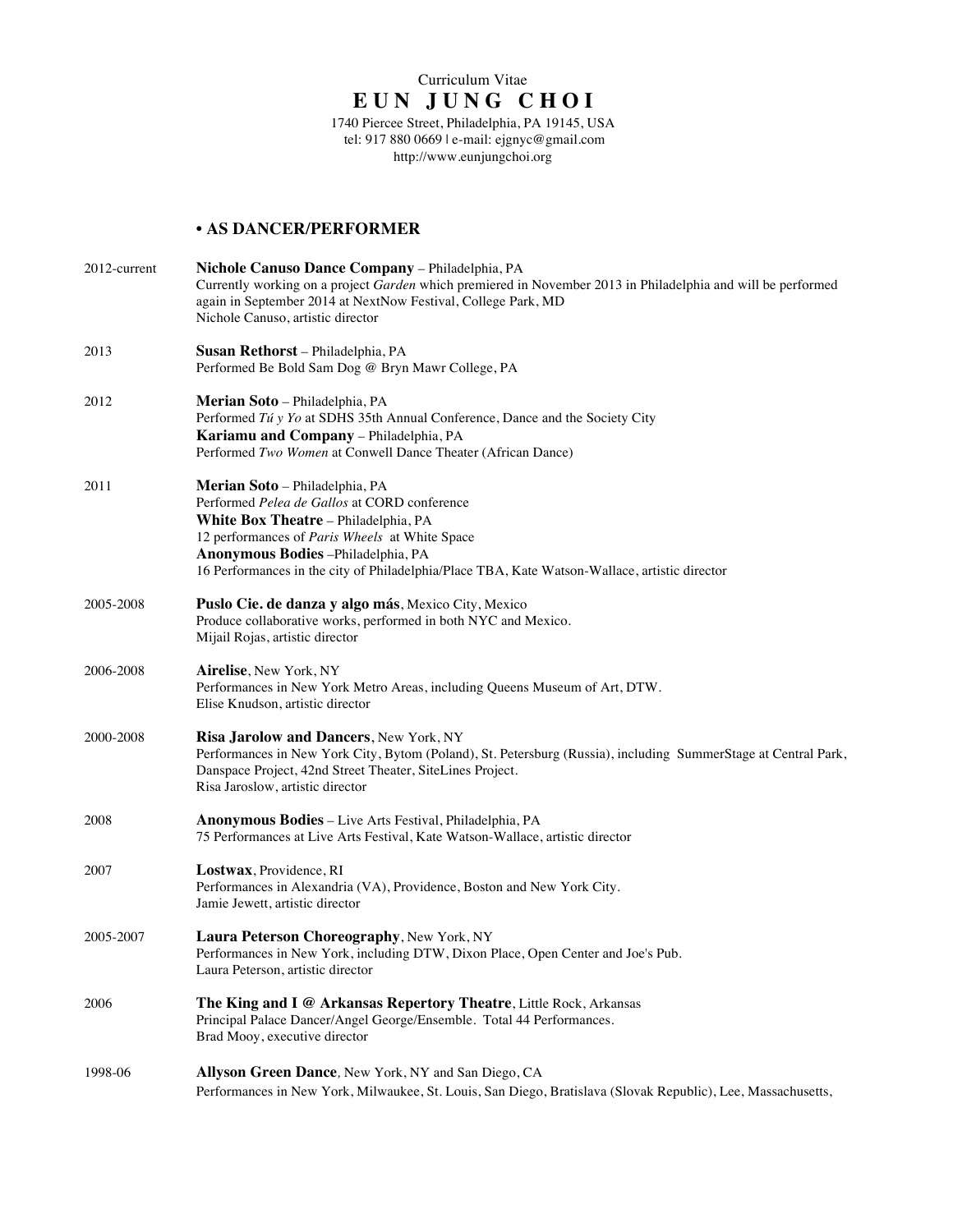1740 Piercee Street, Philadelphia, PA 19145, USA tel: 917 880 0669 | e-mail: ejgnyc@gmail.com http://www.eunjungchoi.org

Bucknell, PA. Allyson Green, artistic director

- 1998-00 **Seán Curran Company**, New York, NY Co. performed nationally and internationally, including Joyce Theater's Altogether Different, Cann's Dance Festival (France), Jacob's Pillow Residency, Bates Festival, SummerStage at Central Park, World Trade Center. Seán Curran, artistic director
- 1998-00 **Soundance Repertory Company**, New York, NY Performances in New York State. Seán Curran, Heidi Latsky, Allyson Green, Lonne Morreton, residential choreographers. Sandy Straton-Gonzalez,, artistic director
- 1999 **Limón Dance Company**, New York, NY Performance of the company's annual season @ Joyce Theater. Carla Maxwell, artistic director **Helena Franzén**, Stockholm, Sweden Performance at Danspace Project at St. Mark's Church.
- 1998 **Eun Me Ahn Dance Company**, New York, NY Performance at Joyce SoHo Theater. Eun Mi Ahn, artistic director

**Katja Wachter**, Munich, Germany Performance at Sushi Performance and Visual Arts, San Diego, CA. **Stephanie Nugent Dance**, San Diego, CA Performance at Sushi Performance and Visual Arts, San Diego, CA. Stephanie Nugent, artistic director

- 1996-98 **Malaschock Dance and Company**, San Diego, CA MD&C performs and tours internationally and nationally, including performances in Poland, Romania, Macedonia, Mexico. John Malashock, artistic director
- 1996 **Dendy Dance**, New York, NY Performance at American Dance Festival, Durham, NC. Mark Dendy, artistic director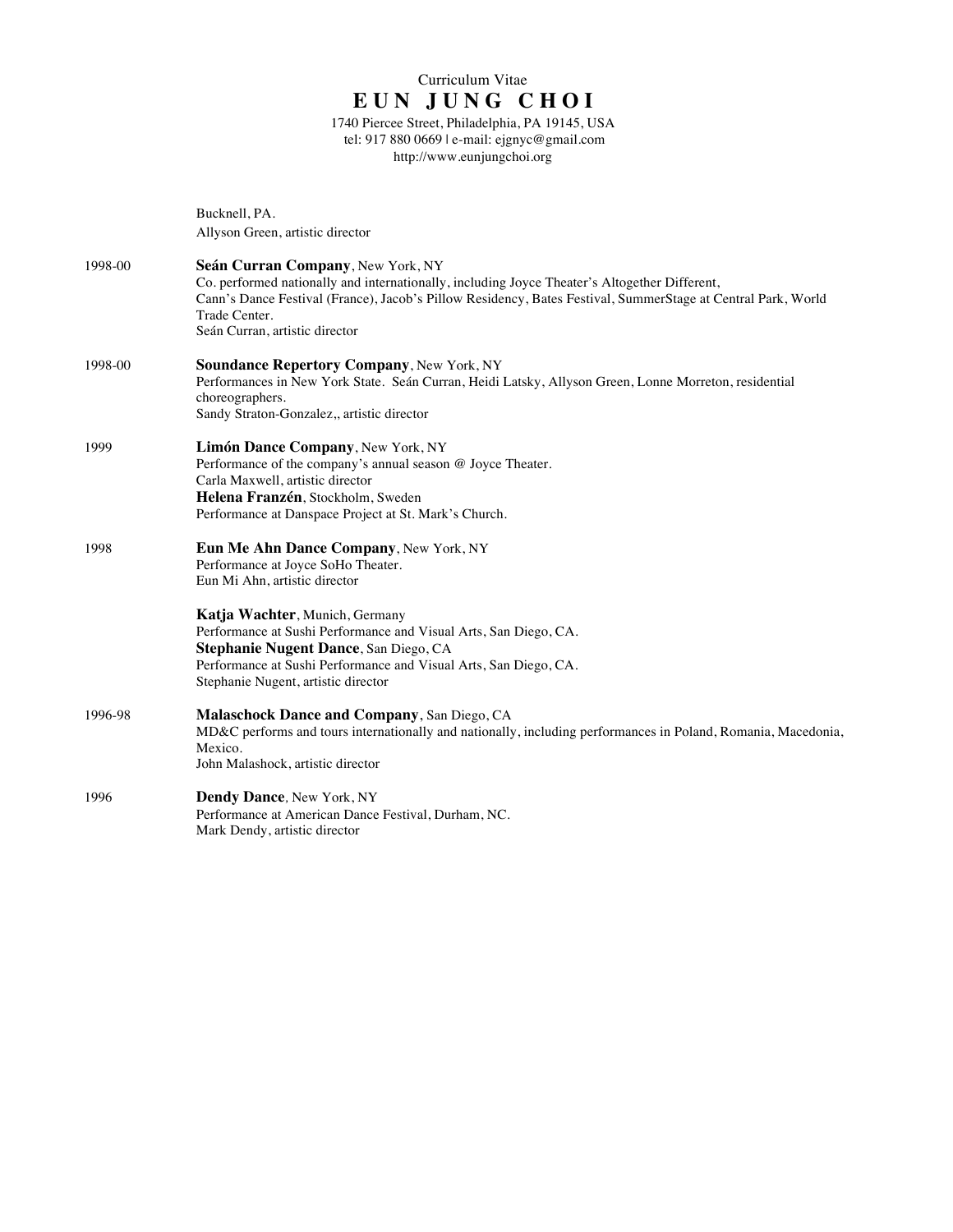### Curriculum Vitae **E U N J U N G C H O I** 1740 Piercee Street, Philadelphia, PA 19145, USA tel: 917 880 0669 | e-mail: ejgnyc@gmail.com http://www.eunjungchoi.org

### • **AS TEACHER/INSTRUCTOR**

| 2014 | Muestra Coreográfica Universitaria, Facultad de Danza, Universidad Veracruzana<br>Guest Artist – Teaching five-day intensive workshop and serving on a jury for national college choreographic<br>competition |  |  |
|------|---------------------------------------------------------------------------------------------------------------------------------------------------------------------------------------------------------------|--|--|
|      | <b>American University, Washington DC</b>                                                                                                                                                                     |  |  |
|      | Guest Artist – Creating a new work for the student company                                                                                                                                                    |  |  |
|      | Temple University, Philadelphia, PA                                                                                                                                                                           |  |  |
|      | Adjunct - Graduate Dance Production, Studio Research                                                                                                                                                          |  |  |
|      | Rowan University, Glassboro, NJ                                                                                                                                                                               |  |  |
|      | Adjunct – Elements of Dance and Contemporary Technique                                                                                                                                                        |  |  |
|      | Drexel University, Philadelphia, PA                                                                                                                                                                           |  |  |
|      | Guest Artist – setting a new work on the student dance company                                                                                                                                                |  |  |
| 2013 | University of North Carolina School of the Arts, Winston-Salem, NC                                                                                                                                            |  |  |
|      | Visiting Professor - Contemporary Technique, Composition, Improvisation, Business Perspective and Repertory                                                                                                   |  |  |
|      | La Cartelera, Xalapa, Mexico                                                                                                                                                                                  |  |  |
|      | Guest Teacher - Teaching Creación de Imagen: Transformación del espacio y el cuerpo - Technique, Improvisation,                                                                                               |  |  |
|      | Somatics and Composition.w                                                                                                                                                                                    |  |  |
|      | EntrenArteRegio 2013-II, Monterrey, Mexico                                                                                                                                                                    |  |  |
|      | Guest Teacher - Contemporary Dance Technique                                                                                                                                                                  |  |  |
|      | Rowan University, Glassboro, NJ<br>Adjunct - Elements of Dance and Contemporary Technique                                                                                                                     |  |  |
|      | CHI Movement Arts Center, Philadelphia, PA                                                                                                                                                                    |  |  |
|      | Guest teacher - Teaching Dance Technique                                                                                                                                                                      |  |  |
|      | Ursinus College, Collegeville, PA                                                                                                                                                                             |  |  |
|      | Resident Artist - Teaching and setting a work on students                                                                                                                                                     |  |  |
| 2012 | University of Arts, Philadelphia, PA                                                                                                                                                                          |  |  |
|      | Adjunct - Improvisation Performance, Mentoring Senior Projects                                                                                                                                                |  |  |
|      | Bryn Mawr College, Bryn Mawr, PA                                                                                                                                                                              |  |  |
|      | Adjunct - Advanced Modern Technique                                                                                                                                                                           |  |  |
|      | Temple University, Philadelphia, PA                                                                                                                                                                           |  |  |
|      | Adjunct - Creative Process, Graduate Dance Production                                                                                                                                                         |  |  |
|      | University of North Carolina School of the Arts, Winston-Salem, NC                                                                                                                                            |  |  |
|      | Guest Teacher - Contemporary Technique, Repertory                                                                                                                                                             |  |  |
| 2011 | Bryn Mawr College, Bryn Mawr, PA                                                                                                                                                                              |  |  |
|      | Adjunct - Advanced Modern Technique                                                                                                                                                                           |  |  |
|      | Temple University, Philadelphia, PA                                                                                                                                                                           |  |  |
|      | <b>Adjunct-Creative Process</b>                                                                                                                                                                               |  |  |
|      | Rowan University, Glassboro, NJ                                                                                                                                                                               |  |  |
|      | Adjunct - Elements of Dance                                                                                                                                                                                   |  |  |
| 2010 | Rowan University, Glassboro, NJ                                                                                                                                                                               |  |  |
|      | Choreographing a work on students; Making Trouble                                                                                                                                                             |  |  |
|      | Movement Lab, Philadelphia, PA                                                                                                                                                                                |  |  |
|      | Teaching contemporary dance technique/Experimental movement lab.                                                                                                                                              |  |  |
|      | La Cantera, Mexico City, Mexico                                                                                                                                                                               |  |  |
|      | Guest artist-Teaching Dance Technique                                                                                                                                                                         |  |  |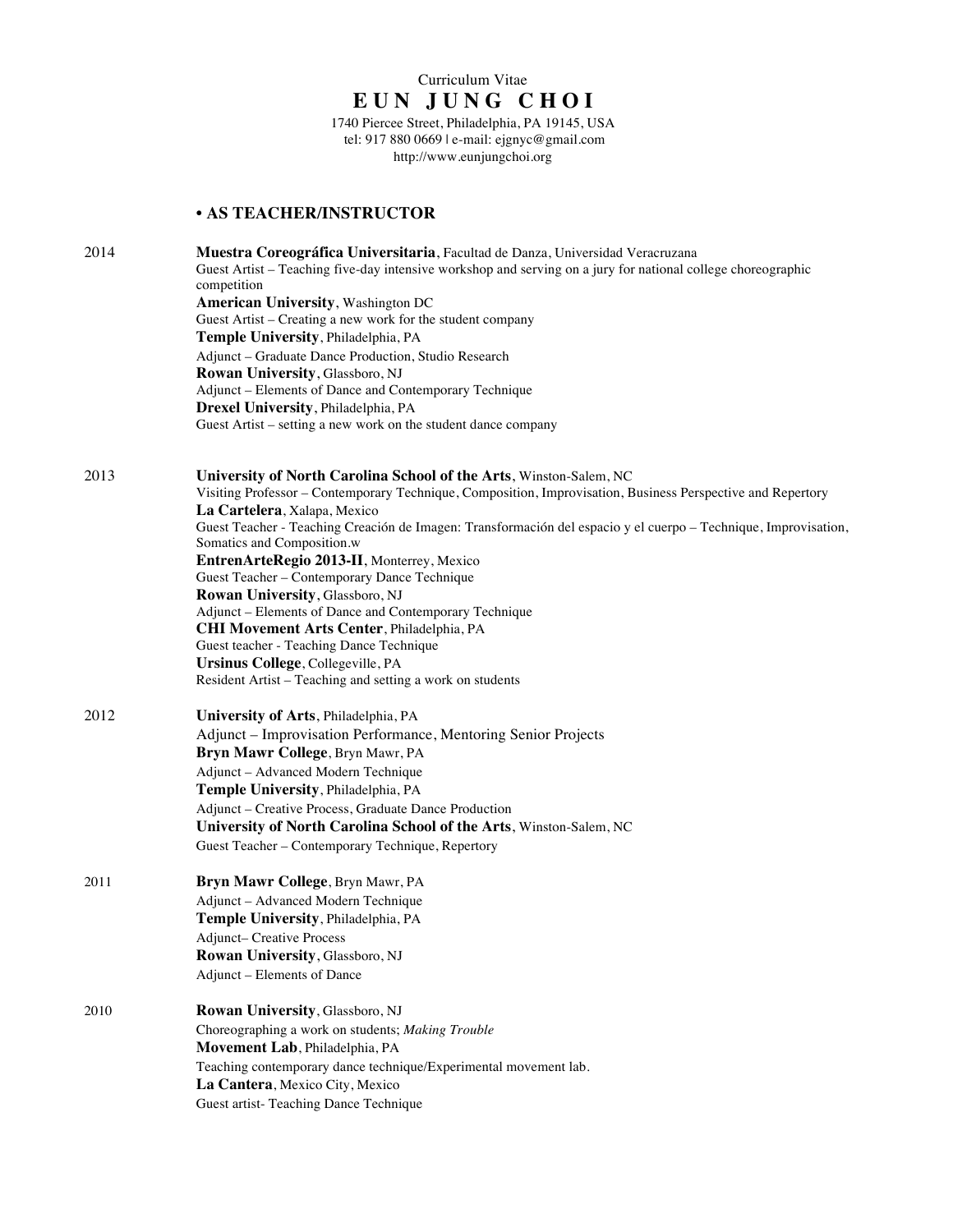1740 Piercee Street, Philadelphia, PA 19145, USA tel: 917 880 0669 | e-mail: ejgnyc@gmail.com http://www.eunjungchoi.org

|           | CHI Movement Arts Center, Philadelphia, PA<br>Guest teacher - Teaching Dance Technique<br>The Governor's School of North Carolina, Winston-Salem, NY<br>Faculty - Physical Theatre<br>TUMAKA'T Danza Contemporánea, Mérida, Yucatan<br>Guest artist - Improvisation and Technique                                                                                                                                                                                                                                                                                                                                                                           |
|-----------|-------------------------------------------------------------------------------------------------------------------------------------------------------------------------------------------------------------------------------------------------------------------------------------------------------------------------------------------------------------------------------------------------------------------------------------------------------------------------------------------------------------------------------------------------------------------------------------------------------------------------------------------------------------|
| 2002-2010 | Gyrokinesis-based Personal Training, New York, NY                                                                                                                                                                                                                                                                                                                                                                                                                                                                                                                                                                                                           |
| 2008-10   | nEW Festival, Philadelphia, PA<br>Guest artist - contemporary dance                                                                                                                                                                                                                                                                                                                                                                                                                                                                                                                                                                                         |
| 2009      | The Governor's School of North Carolina, Winston-Salem, NY<br>Faculty - contemporary dance, composition and repertory<br>Laboratorio Punto D, Guadalajara, Mexico<br>Guest artist - composition workshop<br><b>Queens International High School, Queens, NY</b><br>Guest teacher - Movement for Actors                                                                                                                                                                                                                                                                                                                                                      |
| 2005-08   | Little Red House School, New York, NY<br>Teaching Assistant - 1st through 4th graders Physical Education/Gymnastics classes                                                                                                                                                                                                                                                                                                                                                                                                                                                                                                                                 |
| 2007      | Centro de Investigación Coreográfica, Mexico City, Mexico<br>Guest artist - Composition<br>Winter Workshop by Prince Productions, Mexico City, Mexico<br>Guest artist - Composition/Technique Class<br>North Carolina School of the Arts Summer Session, North Carolina, NC<br>Faculty - modern technique, composition, repertories.<br>Free Space Dance, Montclaire State University, Montclaire, NJ<br>Guest artist - contemporary technique<br>EarSay at LaGuardia Queens Community College, New York, NY<br>Guest teacher - Movement for Actors<br>North Carolina School of the Arts, North Carolina, NC<br>Faculty - modern technique and composition. |
| 2006      | 72 horas de un verano en movimientos, Mexico City, Mexico<br>Guest artist - experimental dance workshop<br>Sexto Encuentro de Nueva Danza y Nueva Música, Mexico City, Mexico<br>Guest artist - modern technique<br>North Carolina School of the Arts, North Carolina, NC<br>Faculty - modern technique, composition, repertories.<br>White Bird Production, Brooklyn, NY<br>Faculty - musical theater summer camp                                                                                                                                                                                                                                          |
| 2003-04   | Tonya Tower Society for the Deaf, New York, NY<br>Community outreach program - creative movement/therapy class                                                                                                                                                                                                                                                                                                                                                                                                                                                                                                                                              |
| 2003      | BirdBrain Dance at the Neighborhood School, NYC                                                                                                                                                                                                                                                                                                                                                                                                                                                                                                                                                                                                             |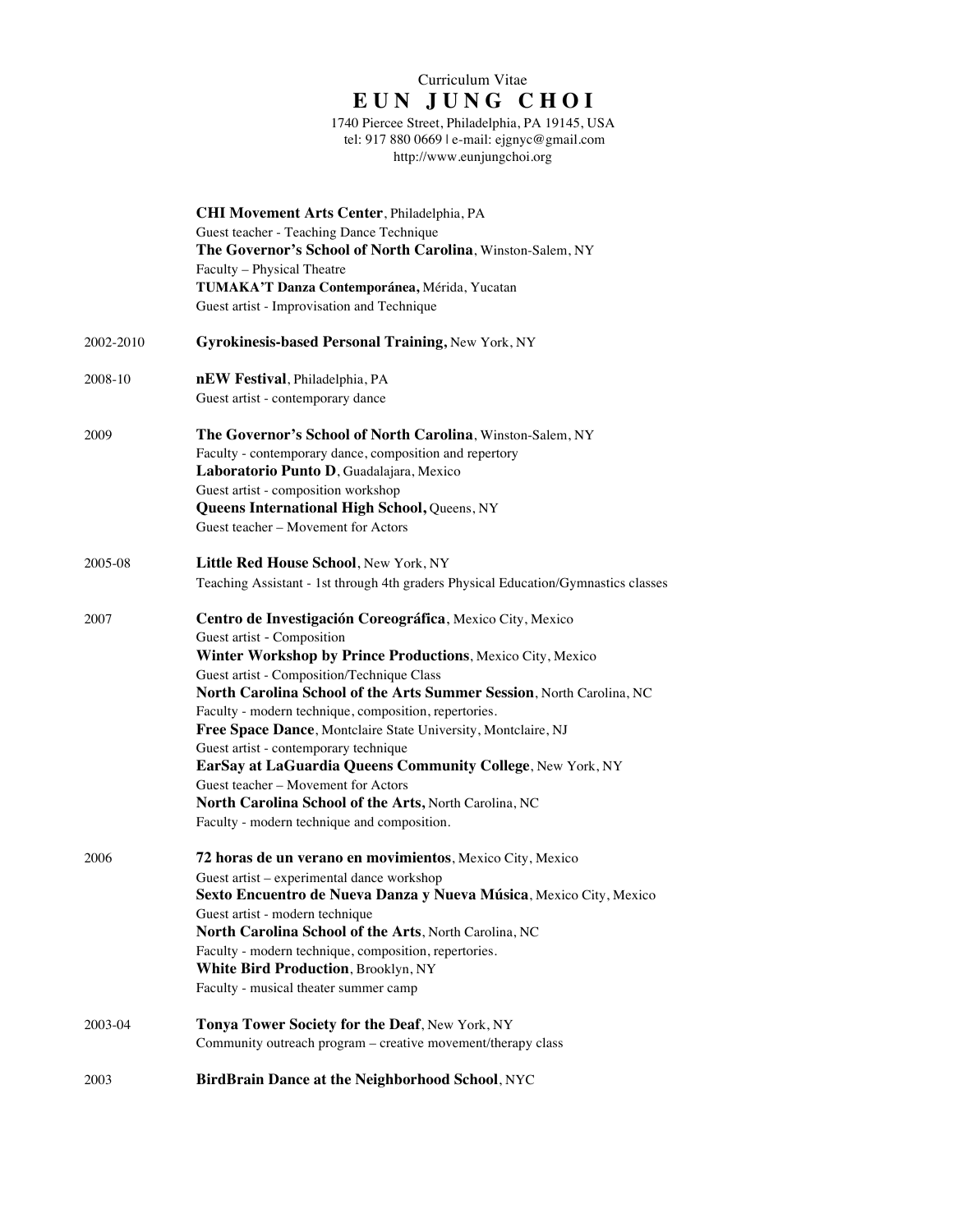1740 Piercee Street, Philadelphia, PA 19145, USA tel: 917 880 0669 | e-mail: ejgnyc@gmail.com http://www.eunjungchoi.org

|         | Video documenting technique for second and third grades students<br>Daegu Catholic University, Daegu, Korea<br>Guest teacher - Modern dance, improvisation, partnering classes                                                                                                                                                                                                                                                                                                         |
|---------|----------------------------------------------------------------------------------------------------------------------------------------------------------------------------------------------------------------------------------------------------------------------------------------------------------------------------------------------------------------------------------------------------------------------------------------------------------------------------------------|
| 1999-00 | PS. 127, New York, NY<br>After-school dance class for first grade students                                                                                                                                                                                                                                                                                                                                                                                                             |
| 1998    | <b>Bucknell University, Bucknell, PA</b><br>Korean Traditional Dance workshop                                                                                                                                                                                                                                                                                                                                                                                                          |
| 1996-98 | <b>Emotion in Motion</b> , San Diego, California<br>Multicultural creative program for fifth grade students from all of San Diego's neighborhoods                                                                                                                                                                                                                                                                                                                                      |
| 1997    | Masks in Motion, Poland, Romania, Macedonia<br>Creative movement classes for seniors, youth groups, the disabled                                                                                                                                                                                                                                                                                                                                                                       |
|         | <b>• AS STAGE MANAGER / COORDINATOR / INTERPRETER</b>                                                                                                                                                                                                                                                                                                                                                                                                                                  |
| 2010    | EBS - Program: DocuPrime, Korean Education Channel, Philadelphia<br>Served as interviewer, interpreter and coordinator for EBS. Interviewed Dr. Kariamu Welsh, Rene Harris                                                                                                                                                                                                                                                                                                             |
| 2008    | ChangMu Dance Company, John Ryan Theater, Brooklyn, NY<br>Served as interpreter and coordinator a company from Korea                                                                                                                                                                                                                                                                                                                                                                   |
| 2007    | Chung-Yoon Chang Dance Company, Merce Cunningham Studio, NY<br>Served as production stage manager. Responsible for the set-up, operation, translation and promotion<br>KNUA Company @ the PepsiCo Theater, Purchase, NY<br>Served as production stage manager. Responsible for the set-up, operation, translation and promotion<br>APAP Showcase @ TBA, New York, NY<br>Will serve as production stage manager for 4 day event, which will be presented by Korean Cultural Service NY. |
| 2006    | New York City Center Fall for Dance Festival06, New York, NY<br>Served as production stage manger for Yi-Jo Lim Sun Dance Company.<br>Responsible for the set-up, operation, translation, and maintenance of scenery.<br>APAP Showcase @ Sylvia and Danny Kaye Playhouse, New York, NY<br>Served as production stage manager. Responsible for the set-up, operation, translation of various visiting companies<br>from Korea. The venue was organized by Korean Cultural Services NY   |
| 2005    | KNUA Company @ John Jay Theater, New York, NY<br>Served as production stage manager. Responsible for the set-up, operation, translation and promotion.<br><b>KNUA Company @ the PepsiCo Theater, Purchase, NY</b>                                                                                                                                                                                                                                                                      |

Served as production stage manager. Responsible for the set-up, operation, translation and promotion.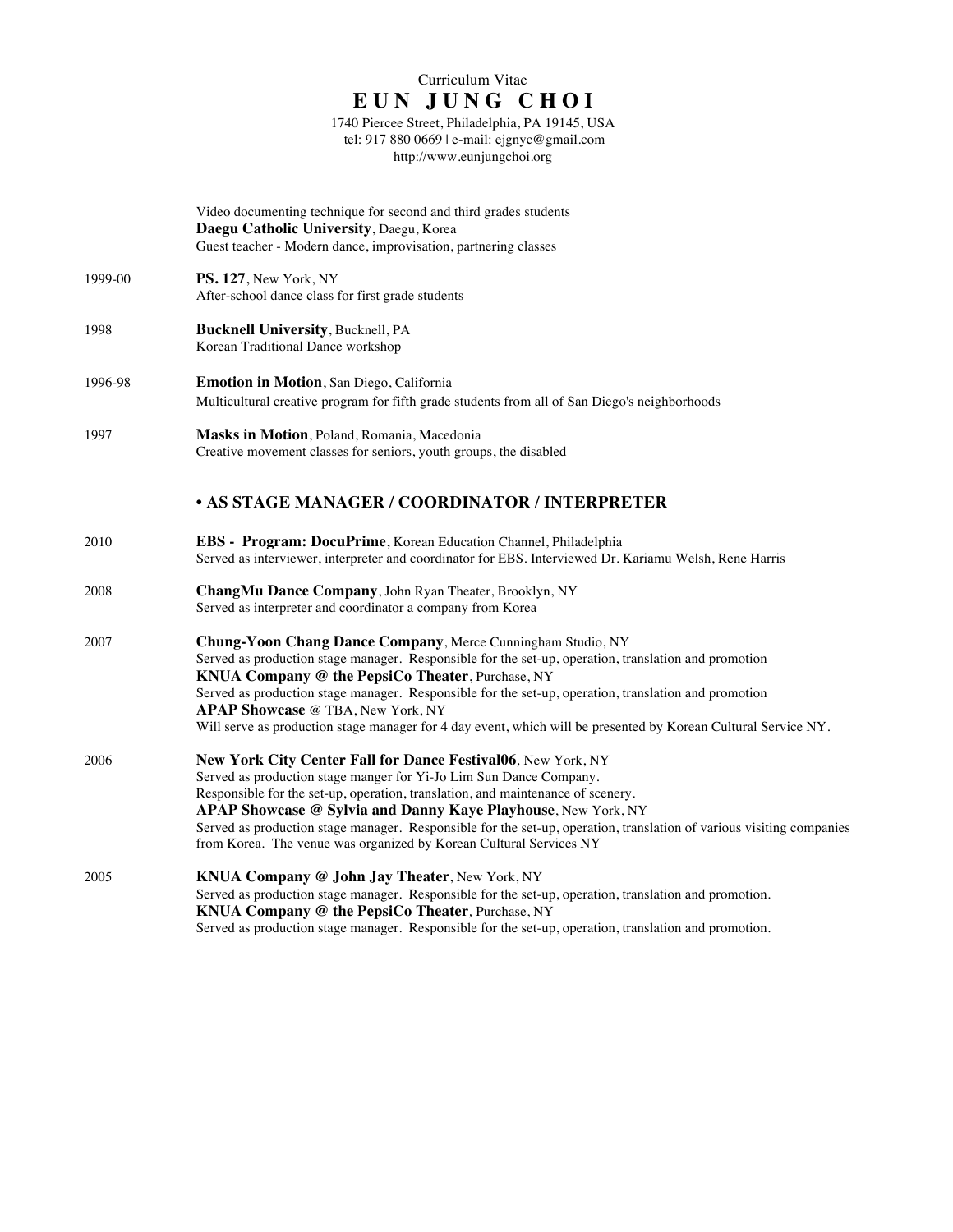tel: 917 880 0669 | e-mail: ejgnyc@gmail.com http://www.eunjungchoi.org

## • **AS MULTI-MEDIA ARTIST**

#### Video Installation

| 2003    | <b>Buried Dream Under Sandbox</b><br>A public video installation, reflecting on memories, identity, through objects.                                                                                                                                                                                                                                                                                              |
|---------|-------------------------------------------------------------------------------------------------------------------------------------------------------------------------------------------------------------------------------------------------------------------------------------------------------------------------------------------------------------------------------------------------------------------|
| 2002    | <b>Threshold</b><br>A collaborative video installation with Jonathan Alpert, which uses video to discover new ways in experiencing<br>physical thresholds.                                                                                                                                                                                                                                                        |
|         | Video Documentation/Video Art/Motion Graphic                                                                                                                                                                                                                                                                                                                                                                      |
| 2010    | Audio-Kinetic Project (video documentation), Philadelphia, PA<br>Slave Pet (video art), Philadelphia, PA<br>Inhale/Exhale (video art), Philadelphia, PA<br>Color Port (video art), Philadelphia, PA                                                                                                                                                                                                               |
| 2009    | <b>BFA Student Concert</b> (video documentation), Philadelphia PA                                                                                                                                                                                                                                                                                                                                                 |
| 2008    | Bliz The Embassador, New York, NY<br>Ourstage.com, New York, NY                                                                                                                                                                                                                                                                                                                                                   |
| 2006    | <b>Noel MacDuffie, New York, NY</b><br>Documentation of the co.'s annual season, $3 a.m., 89^\circ, no wind$ at $3$ Legged Dog                                                                                                                                                                                                                                                                                    |
| 2005    | CMS PARTNER, New York, NY<br>Documentation of Raggaeton Concert and related promotional events.<br>Jennifer Monson at DTW, New York, NY<br>Video Documentation of the company's season at Dance Theater Workshop.                                                                                                                                                                                                 |
| 2004    | <b>Bird Brain Dance Ducks and Geese Tour 2004</b><br>Shooting/Editing shorts cumulative documentary videos of performances based on following the migratory path of<br>Ducks and Geese along the Mississippi River.<br>http://www.birdbraindance.org/popup_dancers_videos.cfm<br>Twilight Project, Brooklyn, NY<br>Documentation of the company's season at the BAM                                               |
| 2003    | Chisholm'72<br>Documentary Feature on P.O.V, "Chisholm 72, Unbought & Unbossed"<br>http://www.missingpixel.net                                                                                                                                                                                                                                                                                                    |
| Website |                                                                                                                                                                                                                                                                                                                                                                                                                   |
| 2001-08 | www.dadadanceproject.org, www.barbarambickart.com, www.asiasociety.org, www.hightidedance.org,<br>www.danspaceproject.org, www.nbpc.tv, www.labcodance.net, www.musedance.org,<br>www.noelmacduffie.com, www.elderssharethearts.org, www.dignubia.org, www.intersystemsinc.com,<br>www.ozawanyc.org, www.mutednarrative.com, www.opearomniac.com, www.findtell.com,<br>www.dropjewels.com, www.mutednarrative.com |